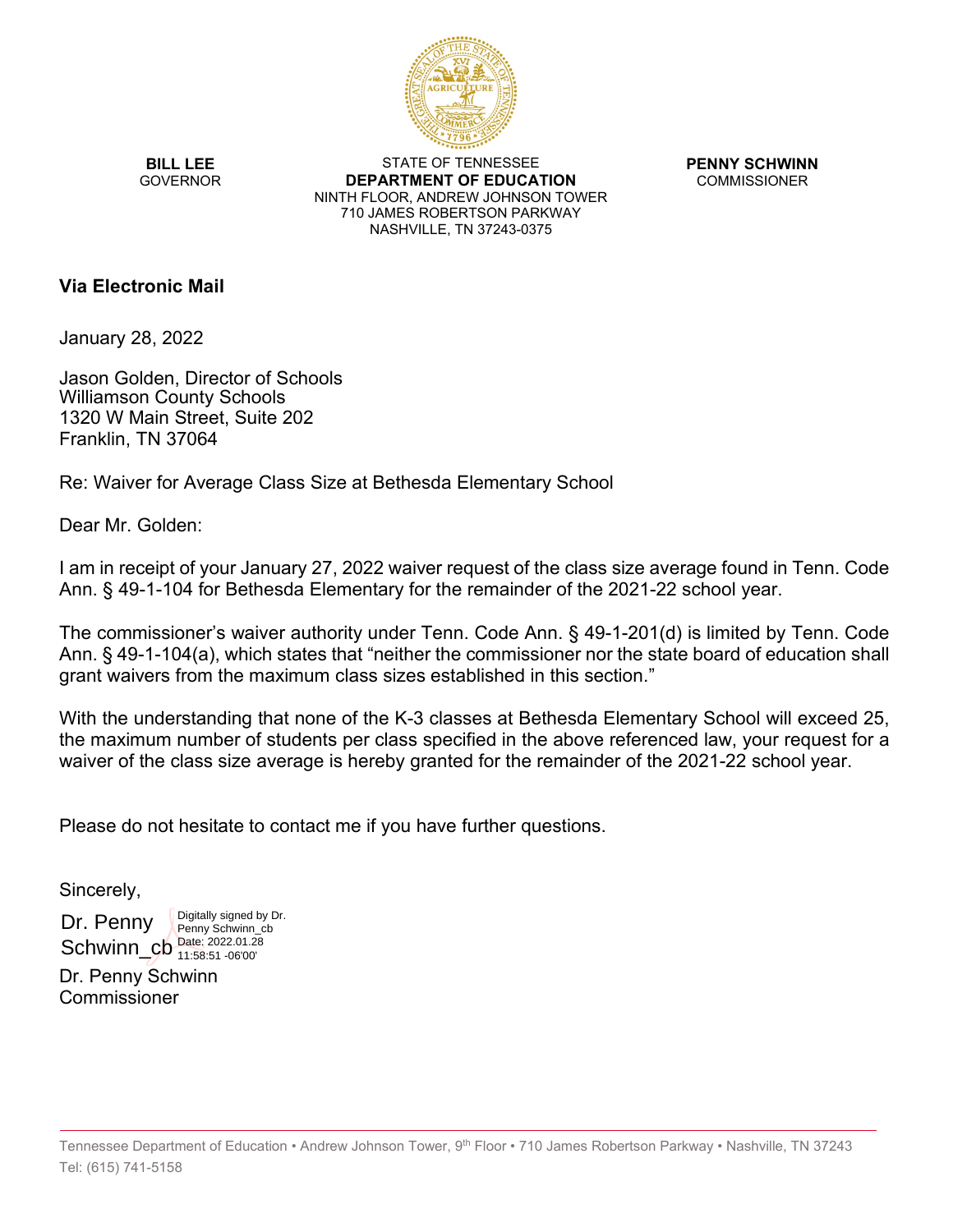

Tennessee Department of Education – Office of The Commissioner 710 James Robertson Parkway - Andrew Johnson Tower, 9<sup>th</sup> Floor - Nashville, TN 37243

## **Local Education Agency Waiver Request**

Pursuant to Tennessee Code Annotated § 49-1-201(d), upon application by the local education agency for one (1) or more of its schools, the commissioner of education may waive any state board rule or statute that inhibits or hinders the LEA's ability to meet its goals or comply with its mission. Please submit completed forms to Commissioner.Schwinn@tn.gov. Following review by the commissioner, the district will be notified in writing if the waiver request is approved or denied. Unless otherwise stated, all waivers granted by the commissioner shall be granted for one year terms.

Waivers may not be granted by the commissioner for regulatory or statutory requirements related to:

- (A) Federal and state civil rights;
- (B) Federal, state and local health and safety;
- (C) Federal and state public records;
- (D) Immunizations;
- (E) Possession of weapons on school grounds;
- (F) Background checks and fingerprinting of personnel;
- (G) Federal and state special education services;
- (H) Student due process;
- (I) Parental rights;
- (J) Federal and state student assessment and accountability;
- (K) Open meetings;
- (L) Educators' due process rights;
- (M) Reductions in teachers' salaries;
- (N) Employee rights, salaries and benefits; and
- (O) Licensure of employees.

## **Local Education Agency:**

Williamson County Schools

## **School Information (if applicable):**

| School Name:<br>Bethesda Elementary School |                 |
|--------------------------------------------|-----------------|
| Street:<br>4907 Bethesda Road              |                 |
| City: Thompson's Station                   | Zip Code: 37179 |